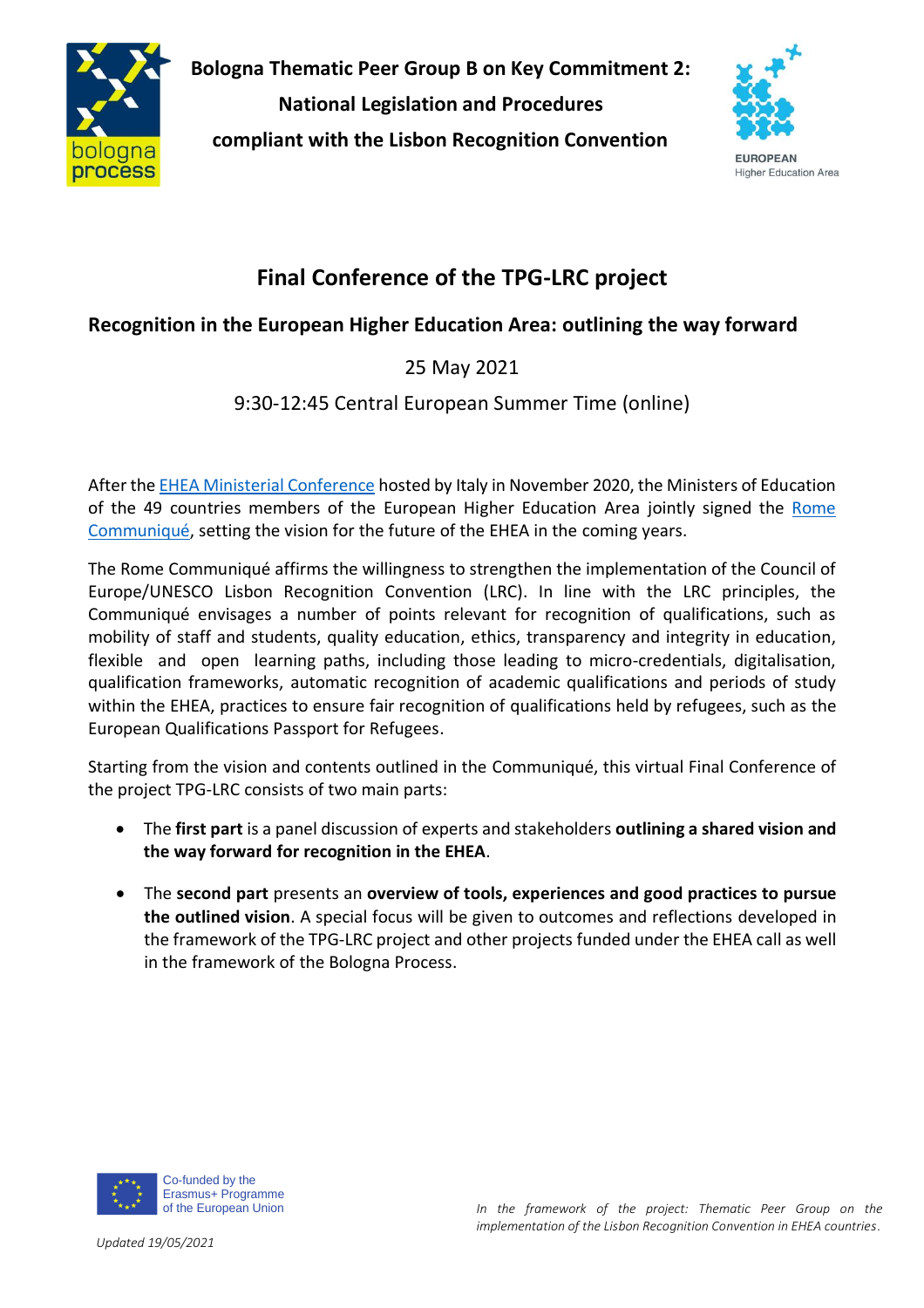

**Bologna Thematic Peer Group B on Key Commitment 2:**

### **National Legislation and Procedures**

**compliant with the Lisbon Recognition Convention**



**EUROPEAN Higher Education Area** 

#### **Final Conference of the TPG-LRC project**

# **Recognition in the European Higher Education Area: outlining the way forward**

**Draft Agenda**

25 May 2021

online

CEST (Central European Summer Time)

| 9:20                                                   | Online platform is open for everyone to connect                                                                                                                                                                                                                                                                                                                                                                                                                                  |  |
|--------------------------------------------------------|----------------------------------------------------------------------------------------------------------------------------------------------------------------------------------------------------------------------------------------------------------------------------------------------------------------------------------------------------------------------------------------------------------------------------------------------------------------------------------|--|
| 9:30                                                   | Welcome addresses and presentation of the event<br>Chiara Finocchietti (Italy), Linda Pustina (Albania) and, Hélène Bekker (France), Co-chairs of<br>Thematic Peer Group B on the Lisbon Recognition Convention                                                                                                                                                                                                                                                                  |  |
| FIRST PART - OUTLINING A SHARED VISION AND WAY FORWARD |                                                                                                                                                                                                                                                                                                                                                                                                                                                                                  |  |
| 9:45                                                   | Fair recognition of qualifications in the European Higher Education Area                                                                                                                                                                                                                                                                                                                                                                                                         |  |
|                                                        | Panel discussion with experts and stakeholders involved in the recognition process:<br>Jakub Grodecki, Vice President of the European Student Union (ESU)<br>$\overline{\phantom{a}}$<br>Luca Lantero, President of the Lisbon Recognition Convention Committee<br>$\overline{\phantom{a}}$<br>Jenneke Lokhoff, President of the ENIC Network<br>$\overline{\phantom{a}}$<br>Tia Loukkola, Director of Institutional Development at the European University Association<br>(EUA) |  |
| SECOND PART - TOOLS, EXPERIENCES AND GOOD PRACTICES    |                                                                                                                                                                                                                                                                                                                                                                                                                                                                                  |  |
| 10:30                                                  | LRC principles in practice: how-to-guides and tools                                                                                                                                                                                                                                                                                                                                                                                                                              |  |
|                                                        | TPG-LRC project main outcomes:<br>Information provision on recognition of qualifications targeted to higher education<br>$\bullet$<br>institutions - Helene Peterbauer, EUA<br>Substantial differences in theory and in practice - Silvia Bianco, CIMEA, Italy<br>$\bullet$<br>Golden rules on academic qualification recognition for students in the EHEA $-$ Pegi<br>Pavletić, ESU                                                                                             |  |
| 10:50                                                  | coffee break                                                                                                                                                                                                                                                                                                                                                                                                                                                                     |  |
| 11:00                                                  | Flexible learning paths and micro-credentials: should we recognize them?<br>Highlights from the MICROBOL project in an Oxford-Style Debate                                                                                                                                                                                                                                                                                                                                       |  |
|                                                        | Chair: Magalie Soenen, Ministry of Education of the Flemish Community of Belgium, MICROBOL<br>project coordinator<br>No, we should not: Peter van der Hijden, Higher Education Strategy, MICROBOL expert<br>Yes, we should: Frederik De Decker, Ghent University, MICROBOL expert                                                                                                                                                                                                |  |